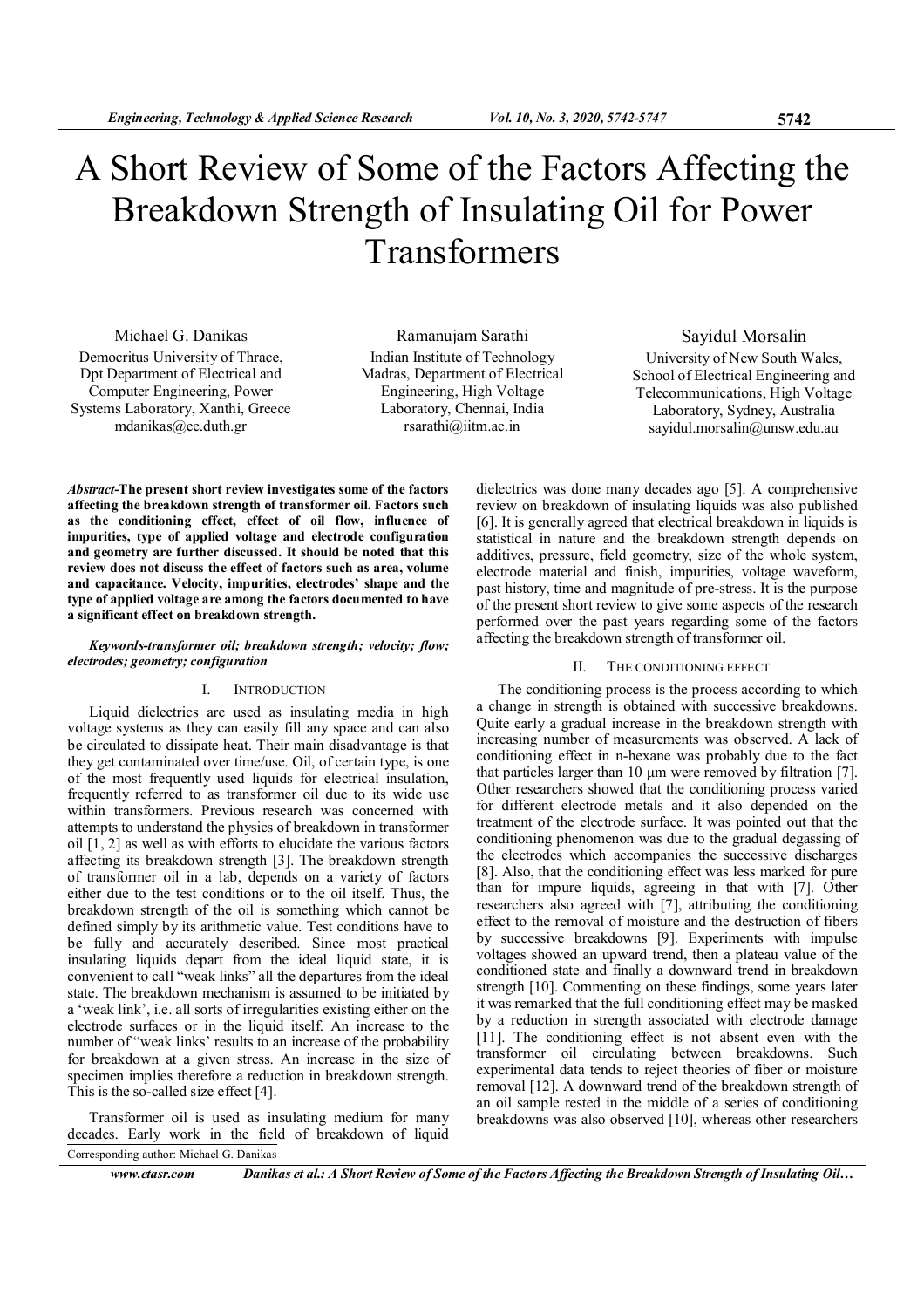observed an upward trend under similar conditions [13]. The observed downward trend was explained by some researchers, who suggested that the conditioning effect is mainly governed by a dielectric layer on the cathode which plays a part in the breakdown process by acting as a barrier to positive ions which were formed in the gap by electron bombardment of molecules. The positive ions, prevented from reaching the cathode itself, enhance the electric field at the cathode, increasing thus the field emission of electrons [14]. The above process was contested in [11], where it was pointed out that such process can only take place with clean and highly polished electrodes. In [1], another explanation was given for the downward condition, namely that this occurs when a relatively large energy is dissipated at breakdown leading to the melting of a greater quantity of electrode metal and the contamination of the liquid by electrode material and decomposed liquid products, especially if these are not given time to clear from the gap. Such an explanation – regarding the downward trend - is in agreement with the explanation given in [15, 16]. In accordance with the above is also the model put forward in [17], where the upward or downward trend in conditioning is explained by the creation of an insulating layer on the electrodes (for upward conditioning) and its subsequent destruction (for downward trend) because of chemical transformations.

A slight conditioning effect is also observed with mineral oil using standard Foster test cell electrodes [18]. The authors, however, did not give any particular reason as to why this should be so. Given that their electrodes were polished and clean, one can reasonably assume that possible removal of moisture may be the reason for the slight conditioning effect. Such an interpretation may be supported particularly in view of recent research, which claims that the breakdown strength remains high when moisture saturation is below 20% but it decreases significantly as relative moisture saturation increases [19]. Conditioning of the electrodes is not observed if the oil is replaced after each breakdown. On the other hand, if the oil is not replaced and the volume is small, previous breakdowns may reduce the breakdown strength because of contamination by products of its decomposition and by the electrode metal [20]. Another factor which has to be taken into account is the settling time between consecutive breakdowns. In this respect, past research as well as more recent work indicate that conditioning is influenced by the settling time, i.e. the longer the time interval between breakdowns, the higher the probability for higher breakdown values [21, 22]. This is due to the fact that shorter settling times do not allow either the bubbles from the previous breakdown to dissolve or the decomposition products to settle under the influence of gravity.

#### III. THE VELOCITY EFFECT

Since in contaminated liquids breakdown events are dominated by a variety of phenomena associated with the contamination, it is only logical to suppose that by trying to destroy possible foreign particle bridges between the electrodes, the breakdown strength will increase [1]. If oil is pumped through a gap between the electrodes, or the electrodes are rotated, the breaking of fiber chains, movement of gas accumulations and possibly the disturbance of electrochemical

processes at the electrodes, will affect the breakdown strength [1]. Although in [3] no significant change in breakdown strength was observed when circulating oil instead of stationary oil was used, other researchers found that the breakdown strength and the mean gap velocity were related almost linearly for AC testing voltages [11]. However, the latter researcher was cautious as to the effect of oil velocity as there was no information on the variation of oil density, its viscosity and its surface tension over the period of the experiment [11]. Later on, it was noted that the oil flow caused the distributions of breakdown values to be normal instead of extreme, as it was the case with static oil. An enhancement of the breakdown strength was observed when flowing oil was used. It was also noted that normalization takes place gradually with the increase of velocity. It was also remarked that the oil velocity cannot be raised indefinitely because cavitation will eventually cause a reduction of the breakdown strength [23]. The increase of breakdown strength with flowing oil was explained either by the continuous removal of decomposition products from the test gap or by the prevention of particle bridges to be formed in the gap [11]. The flowing oil may also impede the entry of impurities into the test gap [24]. The reported change in breakdown strength with flowing oil is achieved at oil velocities up to 3 cm/s [25]. Earlier work indicated that with even lower oil velocities (up to 0.5 cm/s) higher breakdown strength can be achieved [23]. An indefinite increase of breakdown strength is not envisioned since the increase of the oil velocity causes the flow to be turbulent. Turbulent flow will cause the creation of bubbles in the volume of the liquid as a result of the difference in pressure. The approach of [23] and [25] seems to be in agreement with the view that the breakdown strength of the oil increases up to a certain velocity but as soon as this limit is passed, it falls [26]. In fact the limit of 3 cm/s discussed in [25] agrees well with the data presented in [26], where a limit of about 5 cm/s was observed for AC and DC voltages. The oil flow and its beneficial effects is intimately linked with the presence - and eventual removal - of foreign particles and impurities in the oil. Under both AC and DC voltages a bridge between the electrodes is highly likely to occur and thus breakdown probability is increased [27]. Talking about foreign particles in oil, it has been indicated that metallic particles tend to lower the breakdown strength more than non-metallic particles [25, 28].

#### IV. THE EFFECT OF IMPURITIES

Impurities play a critical role in the breakdown of transformer oil [3, 6]. Impurities can be classified as particles of dust or fibers which are present in the liquid, sometimes escaping the filtration process as being very small, particles produced by previous discharges, such as carbon particles resulting from the decomposition of the liquid or minute metallic particles removed from the electrode surface by high energy sparks, water, additives deliberately introduced into the liquid to change its properties. It has been reported that with voltages applied for a long period, particles or fibers in the bulk of the liquid are attracted to the region of highest stress, forming a bridge and consequently causing a breakdown [9]. Under both AC and DC voltages the addition of even small amounts of water to treated oil causes a significant reduction in the breakdown strength. The reduction is even more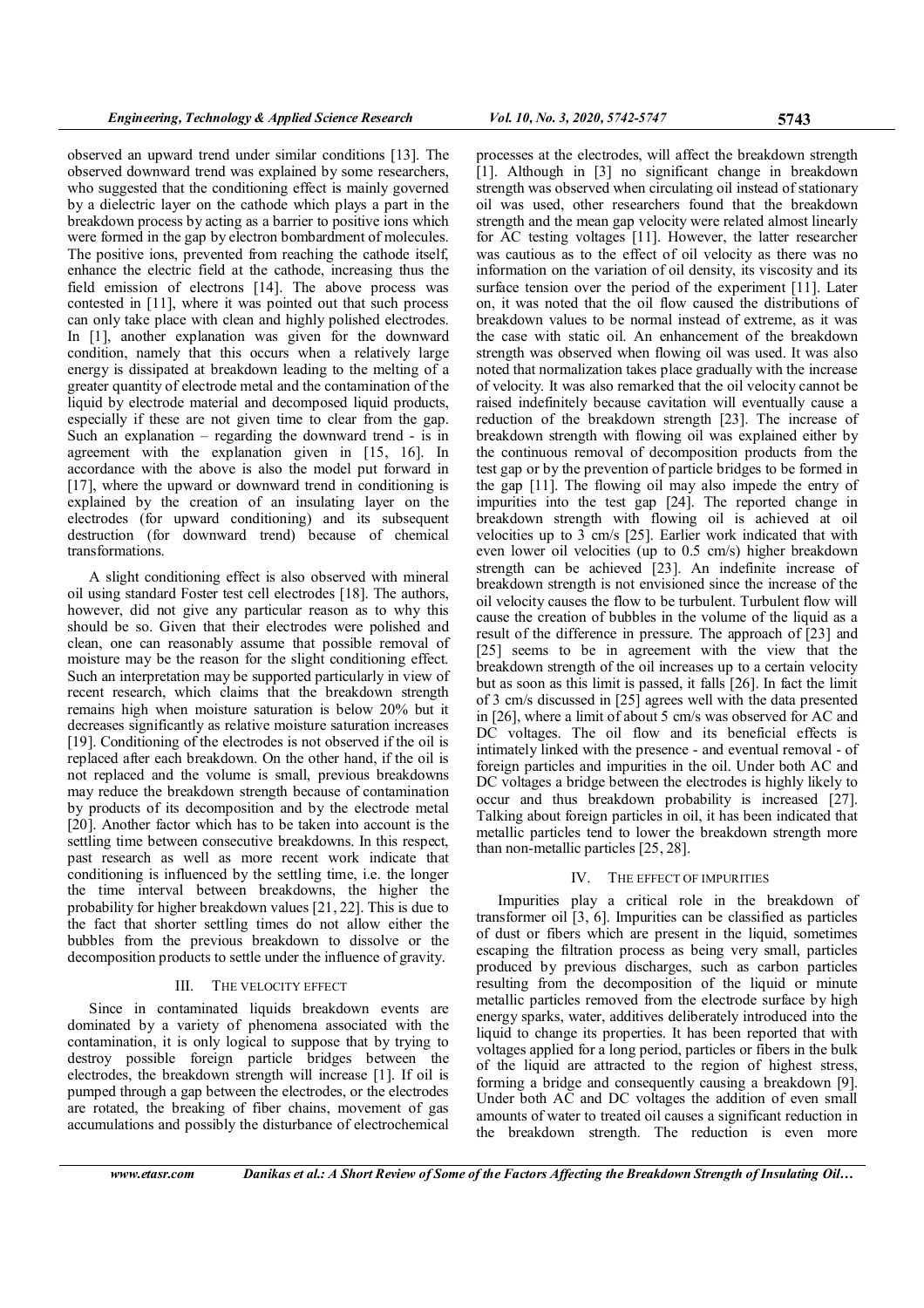pronounced when the oil contains already suspended matter [29]. Agreeing with [29], it was indicated that the effect of moisture depends entirely on the nature and the amount of other impurities present in the bulk of the liquid [30]. Moreover, above a certain stress level, 300 kV/cm according to [31], particle activity may stop because of either an ejection of impurities from the gap or an adhesion to the electrode surfaces. The influence of impurities also depends on the molecular structure of the liquid [32], as foreign particles can be attracted into the gap and form a bridge distorting the electric field between the electrodes [7]. An improvement in breakdown strength can be achieved by increasing the number of filtering cycles of the oil. It has been shown that, by using small size Bruce profile electrodes, the mean breakdown strength can be increased by about 8% after 5 filtration cycles and by about 10% after 8 filtration cycles [25]. Such an improvement is probably due to the fact that the distribution of particle sizes moves to smaller sizes as the number of filtration cycles increases. If after a certain number of filtering cycles no change in breakdown strength is observed, this means that extremely small particles pass through the filter in the actual oil volume, limiting thus its breakdown strength.

Metallic particles have a more dramatic effect on breakdown strength than non-metallic particles [25]. The dominant role of impurity particles is due to the possibility of bridge formation and the establishment of convenient nucleation sites for bubble formation [6, 24, 33-36]. Moreover, the propagation rate of pre-breakdown disturbances increases with the contamination of the oil with the consequent effect of the reduction of the formative time lag, which eventually leads to a decrease of the breakdown strength [37]. Carbon particles affect the breakdown strength as was reported in [25], where with small size Bruce profile electrodes and small gaps (1–4 mm) a decrease of breakdown strength was observed up to 12%. More recently, research has shown that the influence of carbon particles on breakdown strength depends also on the type of applied voltage, i.e. with plane-plane electrodes and AC voltages the breakdown strength was higher than with DC voltages. This means that under AC voltages, bridges of particles are more difficult to be formed. On the other hand, a composite AC/DC voltage gives breakdown strength results between the AC voltage and the DC voltage [38]. It has also been indicated [39] that with DC voltages, point-plane electrodes and pure oil, the breakdown strength was higher with the point electrode negative, whereas with contaminated oil -and especially at higher applied voltages- there was an inversion in experimental results, i.e. the positive point gave the higher breakdown strength. Such an inversion was explained as due to space charges, which may be particularly noticed in contaminated oil [39]. Different kinds of particles (metallic, cellulose and mixed) were investigated with DC voltages and uniform electrode arrangement in [40] and it was observed that mixed (i.e. metallic with cellulose) particles lower indeed the breakdown strength of transformer oil. In fact, mixed particle bridges were the densest between the electrodes. Metallic particles do not form stable bridges since they tend to go to the bottom of the test cell. It is evident that the formation of bridges depends on voltage duration and the type of particles involved. The influence of moisture in combination with

foreign particles was noted quite early [29], where it was remarked that the influence of moisture is very harmful when the oil contains particles of various sizes although, as commented in [41], the size of particles plays a more dominant role rather than the high concentration of particles itself. Such observations were confirmed in [42]. Furthermore, in [42] it was pointed out that 5 purification cycles are enough for the oil to be cleaned, something which is in rough agreement with data from [25].

As a general comment, it can be pointed out that foreign particles do indeed lower the breakdown strength of transformer oil, particularly if they are combined with moisture. Inclusions of moisture more than about 10 ppm at normal temperature may be enough to cause a lowering of breakdown strength. On the other hand, high breakdown strength does not necessarily mean that there is an absence of foreign particles. It may well mean that the quantity of foreign particles is not large enough to influence the breakdown strength [43, 44].

## V. THE VOLTAGE DURATION EFFECT

Many phenomena observed in measuring the breakdown strength of insulating liquids are time dependent [11, 23]. Although the duration of impulse voltages is very short compared to AC voltages, there were reports confirming that the breakdown strength is independent of the duration of the voltage application for both DC and AC voltages [29]. Breakdown in oil occurs at the tail of the impulse voltage [29]. According to [45], impulse testing furnishes some information about the breakdown mechanism, namely that the breakdown time-lag can be divided into two intervals, the statistical time lag and the formative time lag, pointing out that the latter depends on the nature of the breakdown process and the test conditions. For pure organic liquids the breakdown strength is independent of the pulse duration above a certain time-lag [14, 46]. They explained that by assuming that the formative timelag is associated -at least partly– with the time required for some charge species to cross the gap between the electrodes. In [46], a streamer-like mechanism was suggested, composed by two parts, firstly the time required for a single electron avalanche to produce sufficient field distortion near the anode to favor the growth of the streamer, and secondly the time required for the streamer to cross the gap. It has also been suggested that the breakdown strength is determined by the liquid properties for long pulses and by the emission characteristics of the cathode for short pulses [47]. Agreeing with [46], the authors of [47] suggested that breakdown is initiated by an extra-large localized burst of electrons from the cathode. These bursts are likely to occur at certain active sites where emission momentarily becomes easy, possibly because of irregularities or inclusions or surface deposits.

In analyzing the breakdown process under both constant stress and ramp stress conditions, [48] concluded that statistical procedures allow the formative time lag to be separated from the total breakdown time. Slow ramps cause the smallest breakdown values. Furthermore, [48] indicated that even the slightest alterations in experimental conditions may cause considerable changes in breakdown strength. In yet another publication [49], the same authors showed that for unit step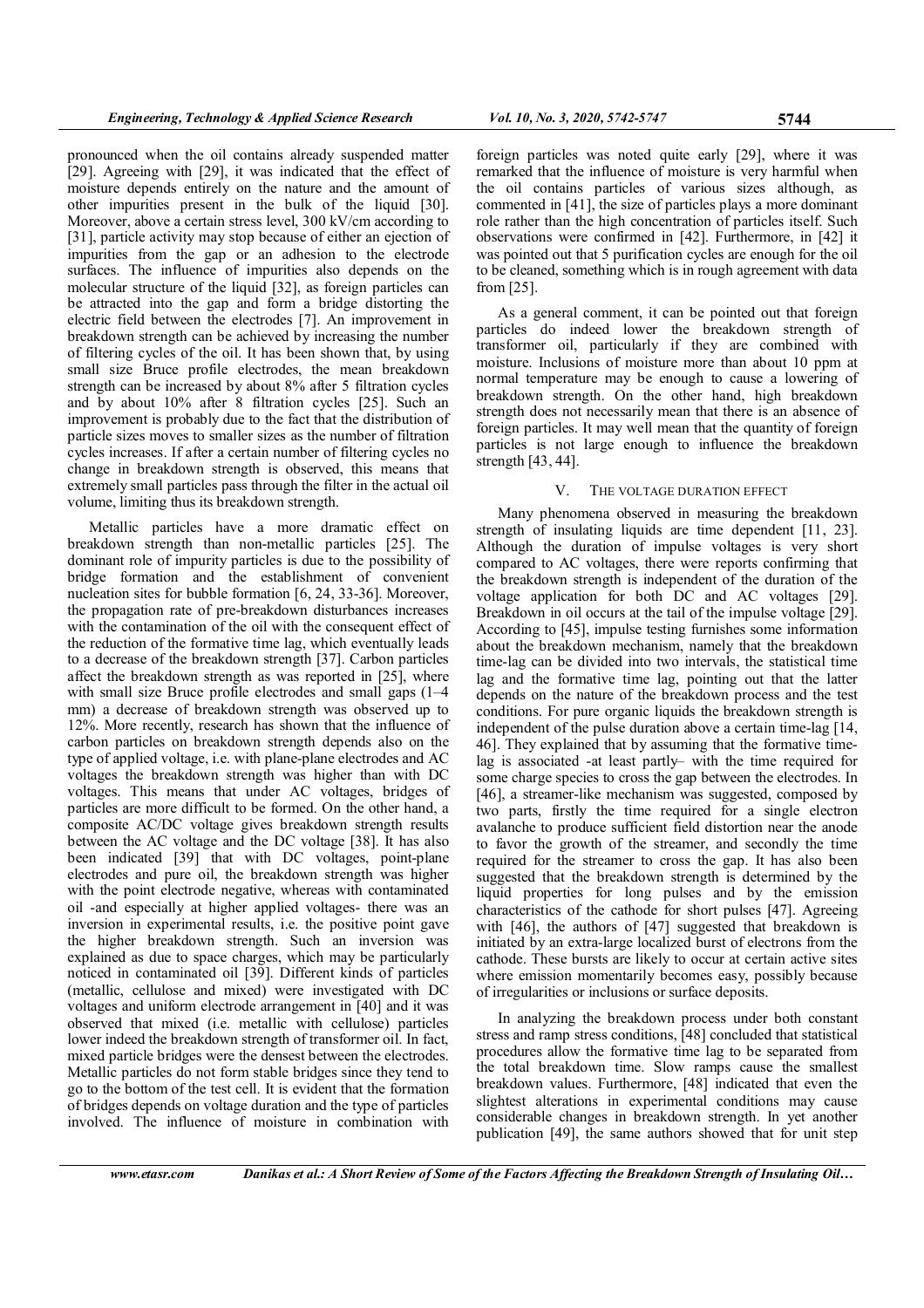waveforms, the mean statistical time lag for breakdown in nhexane is inversely proportional to electrode area for uniform field geometry but independent of the gap spacing. They remarked, agreeing with [47], that there is strong evidence for the location of the initiating event on the electrode surface. Voltage duration affects the particle movement in transformer oil and consequently its breakdown strength as was reported in [50]. DC voltage is more prone to create bridges of iron particles than AC voltage, the reason being that with AC voltage iron particles are under the influence of alternative electric forces, which render the lining up more difficult. With pulsating DC voltage the situation is between the two aforementioned cases. What is reported in [50] is in line with the findings of [38]. The results reported in [38] and [50] generally agree with those of [51], where it was shown that with DC or pulses longer than 50 ms foreign particles can form a bridge that may initiate a breakdown. In [51], it is cautiously suggested that for pulsed conditions at frequencies of up to 100 Hz, one can afford to decrease the insulation thickness by 10% to 20% relative to those required at DC voltage. Further evidence in validation of [38, 50, 51] was offered in [52], where a distinct difference between DC and AC voltages regarding the movement of foreign particles in transformer oil was described. According to [51], bridging of foreign particles under DC voltage is encouraged by dielectrophoretic (DEP) forces and as the voltage increases the velocity of particles also increases with the rate of bridge formation intensified. The associated conduction current increases and the bridges become wider but not denser. The effect of impurities with short duration pulses ( $\sim$ 1µs), however, is rather small [53].

Generally speaking, it can be said that voltage duration has indeed an effect on the breakdown strength of transformer oil. It is certainly to be noted that fast pulses cause higher breakdown strength than longer pulses or even DC voltages. The effect of voltage duration also depends, on the other hand, also on the quality of the transformer oil tested [1, 54]. More contaminated oils are prone to be more sensitive to the type of the applied voltage.

## VI. THE EFFECT OF GEOMETRICAL CONFIGURATION OF THE **ELECTRODES**

The geometrical configuration affects the degree of the uniformity of the electric field. Electrodes with Bruce (or Rogowski) profiles show approximately uniform field distributions. Uniform field configurations are useful since they give fundamental information on the breakdown parameters. Non-uniform field configurations are also very useful since they supply information about the expected performance of practical devices as was pointed out in [55]. Non-uniform field configuration affects the breakdown mechanism [56], with the authors claiming that –regarding paper/oil insulation– gas evolution is of primary importance with decomposition starting from the decomposition of water in the paper. In [29], the authors using non-uniform field configurations suggested that the initiation of the breakdown can be divided into two parts: one including the formation of gas bubbles in the liquid at the cathode, and the other, being an adequate multiplication by a gaseous ionization in the bulk of the liquid. They also suggested that the formation of bubbles depends on the

magnitude of the electric field, on the external pressure and on the amount of gas available at or near the electrodes. Polarity effect is affected by the gas content of the liquid as was pointed out in [57]. Uniform field configurations are used on many occasions in order to see the relation between the applied voltage and the gap spacing. According to [58], the mean breakdown voltage (V) varies linearly with the logarithm of gap spacing (d) following the general formula below  $V=Kd^n$ , where, n takes values between 0 and 1. Such a relation was also proposed in [59], where it was noted that the breakdown voltage increase is somehow less proportional to the gap length for uniform field electrodes (plane-plane arrangement). Experimenting with different electrode shapes, some researchers reached the conclusion that foreign particle bridge is thick and strongly bonded for spherical electrodes under DC voltage, whereas a thinner bridge is formed with needle-plane electrodes under DC voltage. This can be explained by considering that the DEP force is very strong in the first case but only strong near the needle electrode in the second case [60]. Such observations are in agreement with those of [52]. Somewhat similar results were obtained in [61], where it was remarked that gas bubbles have a minimum effect with a nonuniform field arrangement because the movement of the bubbles and the corona will prevent the bubbles' discharge path. Discharge characteristics have been investigated in [62] with different electrode arrangements varying from point-plane to semi-homogeneous sphere-plane configuration, where it was reported that they depend on applied voltage, time of application and moisture content. Non-uniform electrodes help in defining the various modes of streamer propagation in oils. Earlier research indicated that the breakdown mechanism is better studied with a point-plane arrangement and it was indicated that there are three modes, with modes 2 and 3 having velocities 3 km/s and 10 km/s respectively [63, 64]. Such streamer modes, albeit with different velocities, were also recorded in [65], where experiments with plane-plane electrodes were performed with a combination of mineral oil and solid spacers.

It is evident that electrode geometry affects greatly the breakdown process and strength of transformer oil. Things become even more complicated because far too often there are bubbles and minute foreign particles in an oil gap [51, 61]. Especially, non-uniform electrode arrangements may indicate the breakdown streamer mechanism in an oil gap [66, 67].

## VII. SOME GENERAL REMARKS

This short review points out some of the factors affecting the breakdown strength in transformer oil. Certainly, not all of the factors were described and analyzed. A volume effect and/or an area effect may result if weak links are present in the liquid itself and/or on the electrode surfaces [68, 69]. Earlier on, it was shown that with impulse voltages a simple volume effect may exist since the area and gap effects were approximately equal but for AC voltages the breakdown strength dependence on gap spacing was found to be much greater than on area [3]. Experimental data also confirmed this [25]. Such a stronger dependence on gap length may be traced back for explanation to [70], where it was reported that the charge of a particle in contact with an electrode is proportional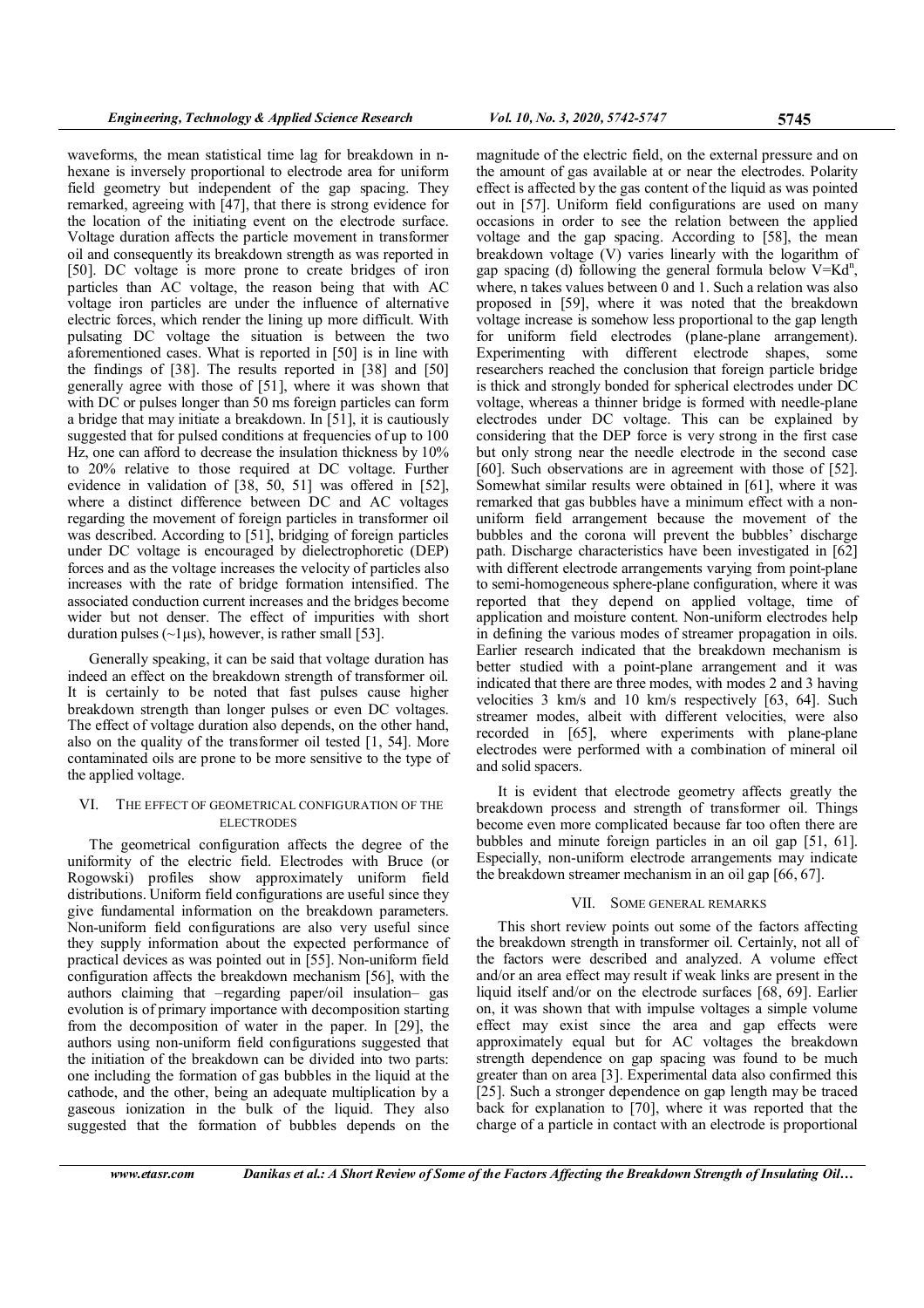to the gap voltage and not to the local applied field. No comment was offered in the context of the present review about the capacitance effect, namely the effect according to which by putting a capacitance of known value in parallel to the test cell of the electrodes the conditioning effect may be altered. There is an optimum value of capacitance which, by delivering the right amount of energy into the electrode gap, may improve this process by destroying the most prominent irregularities on the electrode surfaces [25, 71]. Regarding some future work, it would be of great interest if the role of bubbles and/or foreign particles could be studied in relation to nanofluids since the latter show some promise for replacement of the more traditional liquids [72, 73]. The so-called velocity effect is also a promising field of work w.r.t. the nanofluids as well as to the proposed ester and vegetable oils [74, 75].

## VIII. CONCLUSIONS

In this short review, some factors affecting the breakdown strength of transformer oil were referred to. The main factors considered are the oil velocity effect, the presence of impurities, the conditioning and shape of the electrodes and the type of applied voltage.

#### **REFERENCES**

- [1] D. F. Binns, "Breakdown in liquids", in: Electrical Insulation, Peter Peregrinus Ltd., London, UK, pp. 15-32, 1983
- [2] K. C. Kao, "Theory of high-field electric conduction and breakdown in dielectric liquids", IEEE Transactions on Electrical Insulation, Vol. 11, No. 4, pp. 121-128, 1976
- [3] W. R. Bell, "Influence of specimen size on the dielectric strength of transformer oil", IEEE Transactions on Electrical Insulation, Vol. 12, No. 4, pp. 281-292, 1977
- [4] B. N. Taylor (ed), Journal of Research of the National Institute of Standards and Technology, Special Issue–Extreme Value Theory, Vol. 99, No. 4, July-August 1994
- [5] S. Whitehead, Electrical Discharges in Liquids, Eds. Benn, London, UK, 1928
- [6] A. H. Sharbaugh, J. C. Devins, S. J. Rzad, "Progress in the field of electric breakdown in dielectric liquids", IEEE Transactions on Electrical Insulation, Vol. 13, No. 4, pp. 249-276, 1978
- [7] B. Salvage, "The dielectric breakdown of some simple organic liquids", Proceedings of the IEE, Vol. 98, Part IV, pp. 15-22, 1951
- [8] J. L. Maksiejewski, H. Tropper, "Some factors affecting the measurement of the electric strengrh of organic liquids", Proceedings of the IEE, Vol. 101, Part II, pp. 183-190, 1954
- [9] P. K. Watson, J. B. Higham, "Electric breakdown of transformer oil", Proceedings of the IEE, Vol. 100, Part IIA, pp. 168-174, 1953
- [10] R. Hancox, H. Tropper, "The breakdown of transformer oil under impulse voltages", Proceedings of the IEE, Vol. 105A, pp. 250-262, 1958
- [11] J. K. Nelson, "Statistical effects of environmental factors on liquid breakdown measurements", Proceedings of the IEE, Vol. 118, No. 11, pp. 1675-1678, 1971
- [12] A. M. Sletten, T. J. Lewis, "The influence of dissolved gases on the electric strength of n-hexane", British Journal of Applied Physics, Vol. 14, No. 12, pp. 883-888, 1963
- [13] A. A. Zaky, M. E. Zein Eldine, R. Hawley, "The electric strength of mineral oil using bare and coated electrodes", British Journal of Applied Physics, Vol. 16, No. 4, pp. 437-440, 1965
- [14] K. C. Kao, J. B. Higham, "The effects of hydrostatic pressure, temperature and voltage duration on the electric strengths of hydrocarbon liquids", Journal of Electrochemical Society, Vol. 108, No. 6, pp. 522-528, 1961
- [15] W. R. Bell, M. Danikas, "Factors affecting the breakdown strength of transformer oil", Conference Record of 1982 IEEE International Symposium on Electrical Insulation, Philadelphia, PA, USA, pp. 264- 267, June 7-9, 1982
- [16] M. G. Danikas, "Breakdown of transformer oil", IEEE Electrical Insulation Magazine, Vol. 6, No. 5, pp. 27-34, 1990
- [17] J. Fuhr, W. F. Schmidt, "Spark breakdown of liquid hydrocarbons II. temporal development of the electric spark resistance in n-pentane, nhexane, 2,2 – dimethylbutane, and n-decane", Journal of Applied Physics, Vol. 59, No. 11, pp. 3702-3708, 1986
- [18] Y. Jing, I. V. Timoshkin, M. P. Wilson, M. J. Given, S. J. MacGregor, T. Wang, "Dielectric properties of natural ester, synthetic ester Midel 7131 and mineral oil Diala D", IEEE Transactions on Dielectrics and Electrical Insulation, Vol. 21, No. 2, pp. 644-652, 2014
- [19] Vaisala, "The Effect of Moisture on the Breakdown Voltage of Transformer Oil" available at: https://www.vaisala.com/sites/default/ files/documents/CEN-TIA-power-whitepaper-Moisture-and-Breakdown-Voltage-B211282EN-A-LOW.pdf
- [20] V. Y. Ushakov, Insulation of High-Voltage Equipment, Eds. Springer-Verlag, Heidelberg, Germany, 2004
- [21] M. G. Danikas, "Particles in transformer oil", IEEE Electrical Insulation Magazine, Vol. 7, No. 2, pp. 39-40, 1991
- [22] S. A. Ward, "Performance of particles and water contamination on the dielectric strength of transformer oils", 1st Baha Technical Meeting (BTM 2004), Al Baha, Saudi Arabia, pp. 421-433, 2004
- [23] J. K. Nelson, B. Salvage, W. A. Sharpley, "Electric strength of transformer oil for large electrode areas", Proceedings of the IEE, Vol. 118, No. 2, pp. 388-393, 1971
- [24] N. D. Clothier, "Solid particle impurities in power transformers", The Electrical Review, Vol. 186, pp. 648-650, 1970
- [25] M. G. Danikas, Factors affecting the breakdown strength of transformer oil, M. Sc. Thesis, University of Newcastle-upon-Tyne, Department of Electrical and Electronic Engineering, UK, 1982
- [26] M. Ikeda, T. Teranishi, M. Honda, T. Yanari, "Breakdown characteristics of moving transformer oil", IEEE Transactions on Power, Apparatus and Systems, Vol. 100, pp. 921-928, 1981
- [27] M. M. Alharthi, S. S. M. Ghoneim, I. B. M. Taha, "Breakdown voltage of the Transformer oils under certain conditions", International Journal of Applied Engineering Research, Vol. 13, No. 6, pp. 3810-3815, 2018
- [28] S. S. Sinan, J. Jasni, N. Azis, M. Z. A Ab Kadir, M. N. Mohtar, "Effect of particles on the AC breakdown voltage of palm oil and coconut oil", Applied Mechanics and Materials, Vol. 793, pp. 70-74, 2015
- [29] M. E. Zein Eldine, H. Tropper, "The electric strength of transformer oil", Proceedings of the IEE, Vol. 103, pp. 35-45, 1956
- [30] E. T. Norris, "High-voltage power-transformer insulation", Proceedings of the IEE, Vol. 110, No. 2, pp. 428-440, 1963
- [31] A. M. Z. Huq, H. Tropper, "Conduction current pulses in organic insulating liquids under electrical stress", British Journal of Applied Physics, Vol. 15, No. 5, pp. 481-490, 1964
- [32] K. Yoshino, "Dependence of dielectric breakdown of liquids on molecular structure", IEEE Transactions on Electrical Insulation, Vol. 15, No. 3, pp. 186-200, 1980
- [33] J. Skowronski, B. Lutynski, "New system of spark-gap electrodes for measurement of dielectric strength of insulating liquids", Proceedings of the IEE, Vol. 113, No. 6, pp. 1106-1108, 1966
- [34] J. Crawley, L. Angerer, "Investigation of the electrical breakdown of transformer oil in Skowronski's cup-sphere spark gap", Proceedings of the IEE, Vol. 113, No. 6, pp. 1103-1105, 1966
- [35] A.-R. Nosseir, "Effect of dissolved gases, stress and gap spacing on high-field conductivity in liquid insulants", IEEE Transactions on Electrical Insulation, Vol. 10, No. 2, pp. 58-62, 1975
- [36] A.-R. Nosseir, S. El-Debeiky, I. F. Hashad, H. A-Bary, "Effect of temperature on the breakdown probability of liquid dielectrics", IEEE Transactions on Electrical Insulation, Vol. 15, No. 6, pp. 502-505, 1980
- [37] R. N. Allan, E. M. Hizal, "Pre-breakdown phenomena in transformer oil subjected to non-uniform fields", Proceedings of the IEE, Vol. 121, No. 3, pp. 227-231, 1974

www.etasr.com Danikas et al.: A Short Review of Some of the Factors Affecting the Breakdown Strength of Insulating Oil...